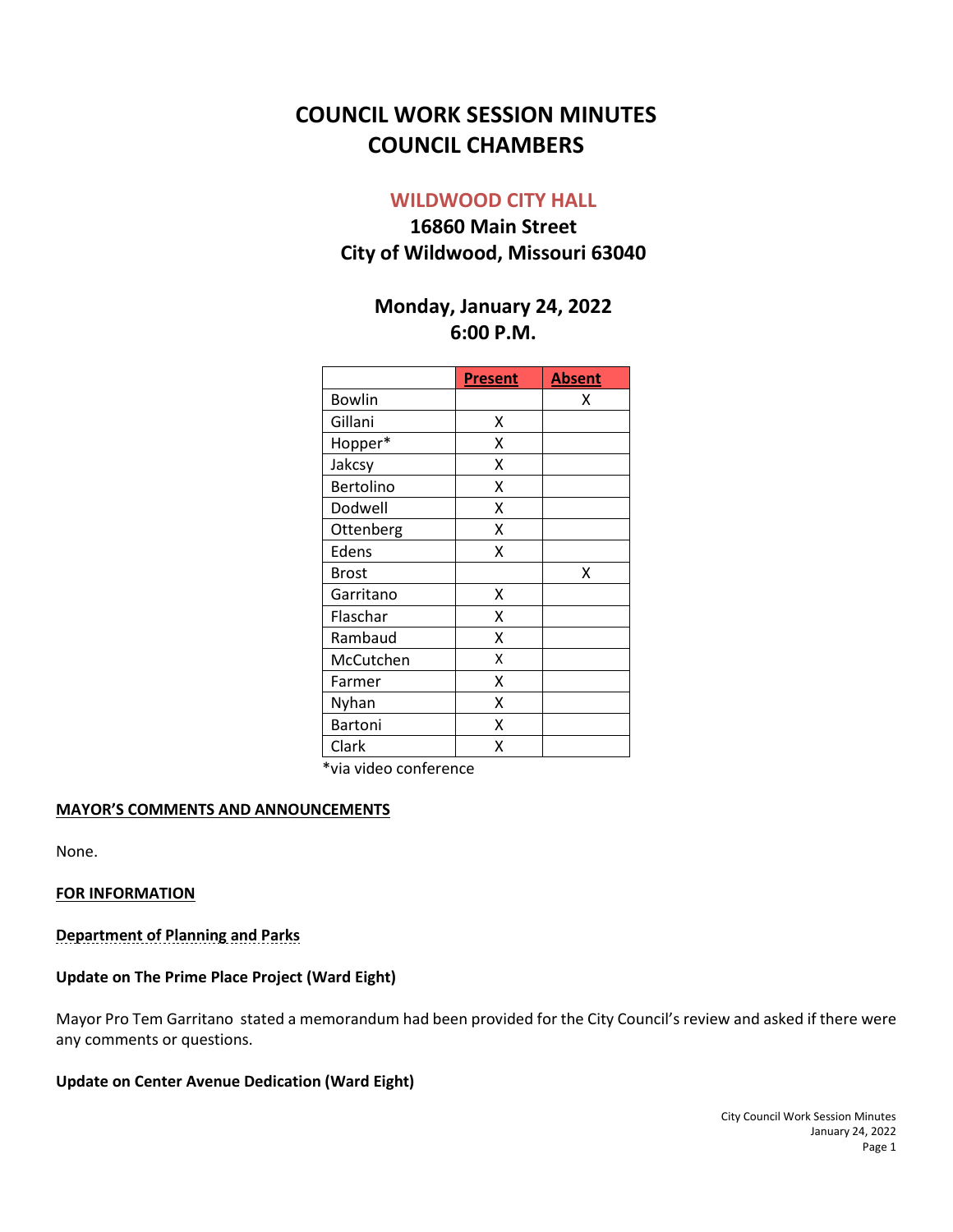Mayor Pro Tem Garritano stated a memorandum had been provided for the City Council's review and asked if there were any comments or questions.

## **Administration/Public Works Committee**

## **Recommended Projects for February Federal Funding Application (Wards One, Two, Three, Four, Six, and Seven)**

Mayor Pro Tem Garritano stated a memorandum had been provided for the City Council's review and asked if there were any comments or questions.

## **Department of Administration**

#### **2021-2025 Strategic Plan Goals (Wards – All)**

Mayor Pro Tem Garritano asked if there were any comments or questions.

## **Fire Risks in the Area – Council Member Lauren Edens (Wards – All)**

Mayor Pro Tem Garritano asked if there were any comments or questions.

Discussion was held regarding the following: placing this item on the next City Council agenda.

#### **January 24, 2022 City Council meeting Agenda Items**

Mayor Pro Tem Garritano asked if there were any comments or questions.

## **FOR ACTION**

## **Lawn and Garden Summit 2022 – Council Member Lauren Edens (Wards – All)**

Mayor Pro Tem Garritano stated a memorandum had been provided for the City Council's review and asked if there were any comments or questions.

Discussion was held regarding the following: additional costs for the event to be outdoors, food and beverage vendors, participating organizations, event registration, and advertising limited seating.

A motion was made by Council Member Bartoni, seconded by Council Member Edens, to proceed with the Lawn and Garden Summit.

Discussion was held further regarding the following: costs for police and trash services and holiday tree lighting costs.

Council Member Edens made a point of information that the City planned to incur more costs after 2019 for the holiday tree lighting, that the tree lighting costs occurred in 2021, and that funds were freed up due to the resignation of the Economic Development Manager.

Discussion was further held regarding the following: exceeding the Economic Development budget.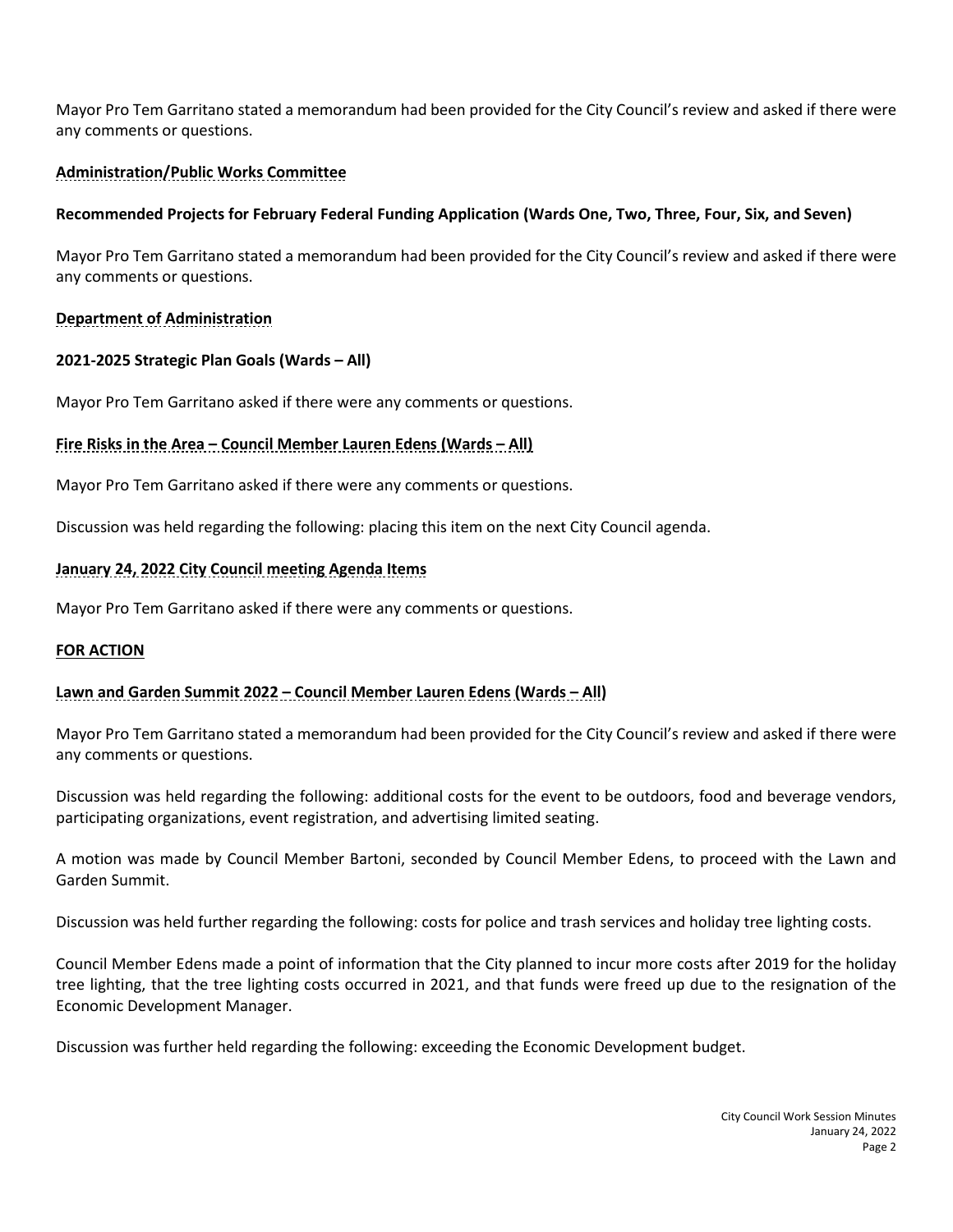A voice vote was taken on the motion with an affirmative result, and the motion was declared passed. Council Member McCutchen voted no and Council Member Clark abstained.

## **Department of Planning and Parks**

## **Proposal from Wagner & Associates for Consulting Services in Association with the "Reserve at Wildwood" Project (Ward One)**

Mayor Pro Tem Garritano stated a memorandum had been provided for the City Council's review and asked if there were any comments or questions.

Discussion was held regarding the following: expenses incurred by the City on this project, consultant's review of builder's plans, developer contributing toward consulting costs, and developer stipulations for allowing consultants on the subject site.

A motion was made by Council Member Bertolino, seconded by Council Member Dodwell, to proceed with the preparation of legislation as recommended by the department.

Discussion was further held regarding the following: technical analysis being used for future developments.

A voice vote was taken on the motion with an affirmative result, and the motion was declared passed.

#### **MISCELLANEOUS**

#### **Receive and File**

**A recommendation report regarding an Amended Site Development Plan (SDP) to accommodate the installation of a new monument type sign along the State Route 109 frontage for Babler Elementary School (Rockwood School District); NU Non-Urban Residence District; east side of State Route 109, at Shepard Road; that supports said location for this purpose. (Ward Five)**

Director of Planning Joe Vujnich spoke to the amended Site Development Plan.

Discussion was held regarding the following: concerns about the process, following the City's ordinance, and the requested variance.

A motion was made by Council Member Bartoni, seconded by Council Member Farmer, to go into Executive Session with regards to sealed bids and related documents, until the bids are opened; and sealed proposals and related documents or any documents related to a negotiated contract until a contract is executed, or all proposals are rejected [RSMO 610.021(12) 1994]; and legal actions, causes of action or litigation involving a public governmental body and any confidential or privileged communications between a public governmental body or its representatives and its attorneys [RSMO 610.021(1) 1994].

A roll call vote was taken with the following result:

Ayes: Gillani, Hopper, Jakcsy, Bertolino, Dodwell, Ottenberg, Edens, Garritano, Flaschar, Rambaud, McCutchen, Farmer, Nyhan, Bartoni, and Clark Nays: None Absent: Brost

> City Council Work Session Minutes January 24, 2022 Page 3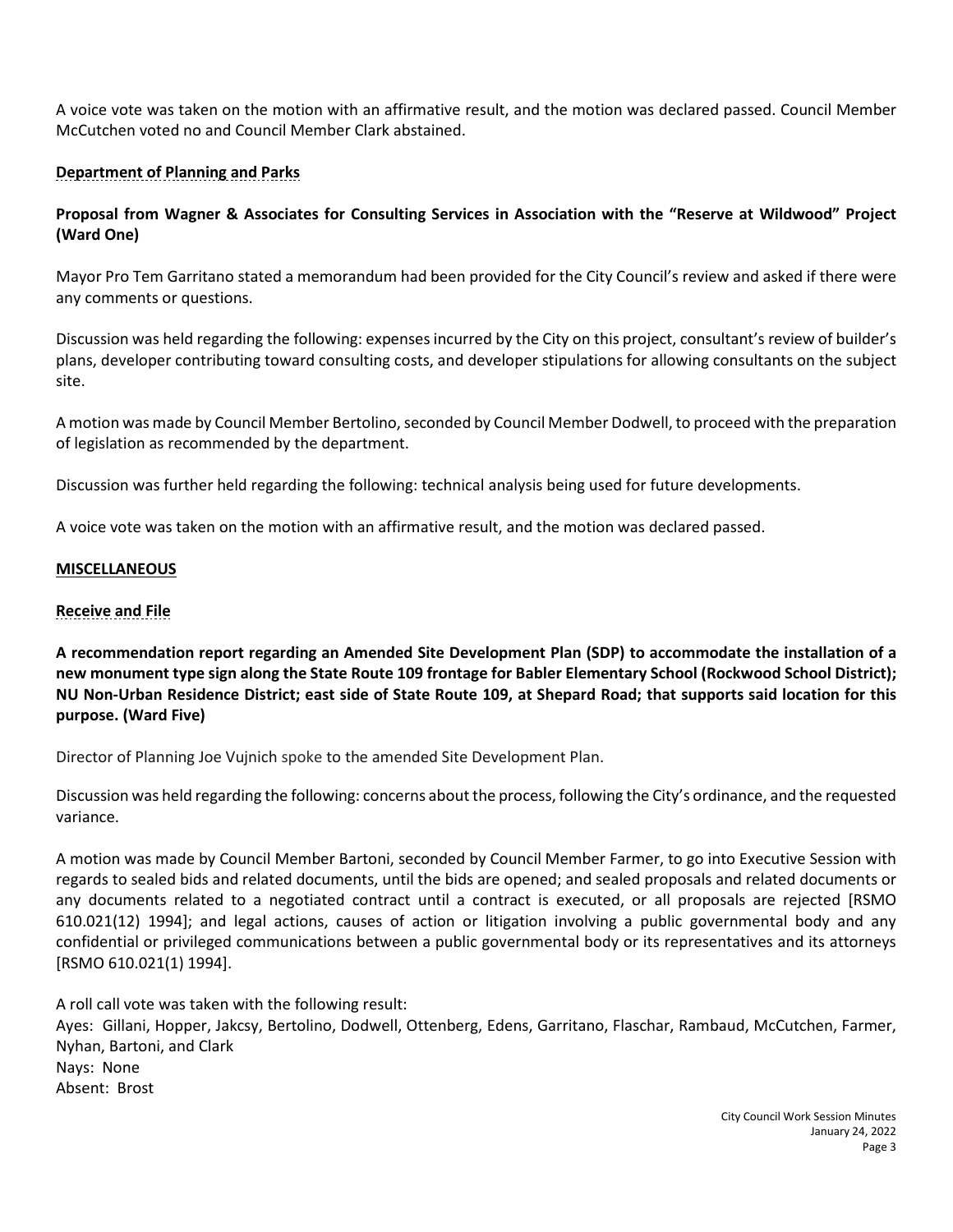## Abstain: None Mayor Pro Tem Garritano declared the motion passed.

The Executive Session commenced at 6:37 p.m.

A motion was made by Council Member Bartoni, seconded by Council Member Farmer, to go out of Executive Session with regards to sealed bids and related documents, until the bids are opened; and sealed proposals and related documents or any documents related to a negotiated contract until a contract is executed, or all proposals are rejected [RSMO 610.021(12) 1994]; and legal actions, causes of action or litigation involving a public governmental body and any confidential or privileged communications between a public governmental body or its representatives and its attorneys [RSMO 610.021(1) 1994].

A roll call vote was taken with the following result: Ayes: Bertolino, Dodwell, Ottenberg, Edens, Garritano, Flaschar, Rambaud, McCutchen, Farmer, Nyhan, Bartoni, Clark, Gillani, and Jakcsy Nays: None Absent: Brost and Hopper Abstain: None

The Executive Session was adjourned at approximately 7:23 p.m. and the Work Session reconvened at approximately 7:26 p.m.

#### **ADJOURNMENT**

A motion was made by Council Member Farmer, seconded by Council Member Nyhan, to adjourn the Work Session at 7:27 p.m. A voice vote was taken with an affirmative result and the motion was declared passed.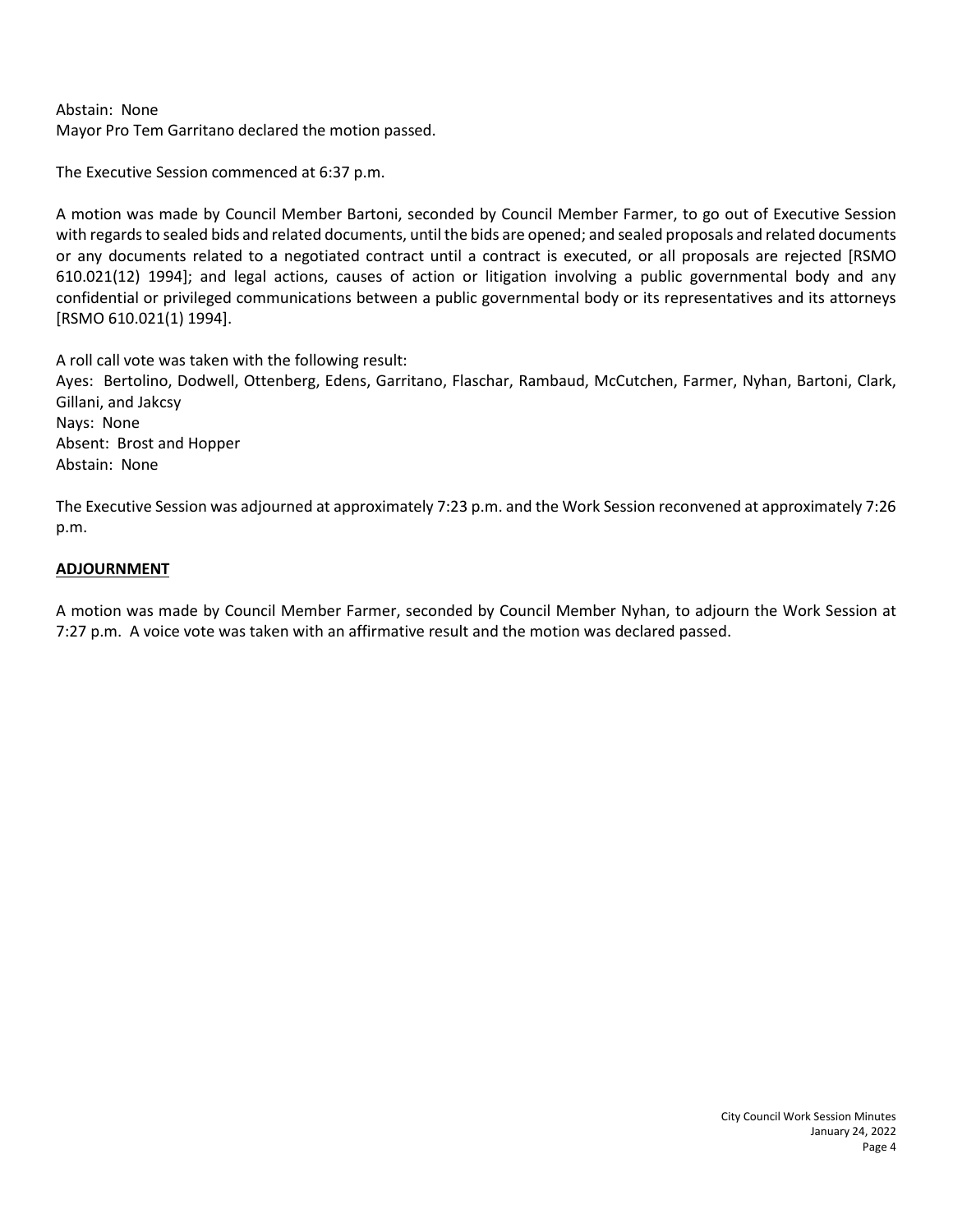

### **CITY OF WILDWOOD JANUARY 24, 2022 RECORD OF PROCEEDINGS**

**CITY OF WILDWOOD MEETING OF CITY COUNCIL WILDWOOD CITY HALL 16860 MAIN STREET WILDWOOD, MO 63040**

The meeting was called to order at 7:28 P.M.

A roll call was taken, with the following results:

| <b>Present at Roll Call:</b> | Council Member Michael Gillani                                 |
|------------------------------|----------------------------------------------------------------|
|                              | Council Member Nathan Hopper*                                  |
|                              | Council Member Rob Jakcsy                                      |
|                              | Council Member Dave Bertolino                                  |
|                              | Council Member Katie Dodwell                                   |
|                              | <b>Council Member Scott Ottenberg</b>                          |
|                              | Council Member Lauren Edens                                    |
|                              | Council Member Joe Garritano                                   |
|                              | Council Member Dan Flaschar                                    |
|                              | Council Member Rob Rambaud                                     |
|                              | Council Member Debra Smith McCutchen                           |
|                              | Council Member Joe Farmer                                      |
|                              | Council Member Tracey Nyhan                                    |
|                              | Council Member Don Bartoni                                     |
|                              | Council Member Teresa Clark                                    |
| <b>Absent:</b>               | Mayor Jim Bowlin                                               |
|                              | <b>Council Member Larry Brost</b>                              |
| Also present:                | Mr. Joe Vujnich, Director of Planning and Parks*               |
|                              | Mr. Rick Brown, Director of Public Works*                      |
|                              | Mr. John Young, City Attorney                                  |
|                              | Ms. Megan Eldridge, City Clerk                                 |
|                              | Mr. Steve Cross, City Administrator                            |
|                              | Mr. Travis Newberry, Senior Planner                            |
|                              | Ms. Melanie Rippetoe, Assistant Director of Planning and Parks |
|                              | *via video conference                                          |

#### **PLEDGE OF ALLEGIANCE**

Mayor Pro Tem Garritano led the Pledge of Allegiance.

#### **APPROVAL OF MINUTES**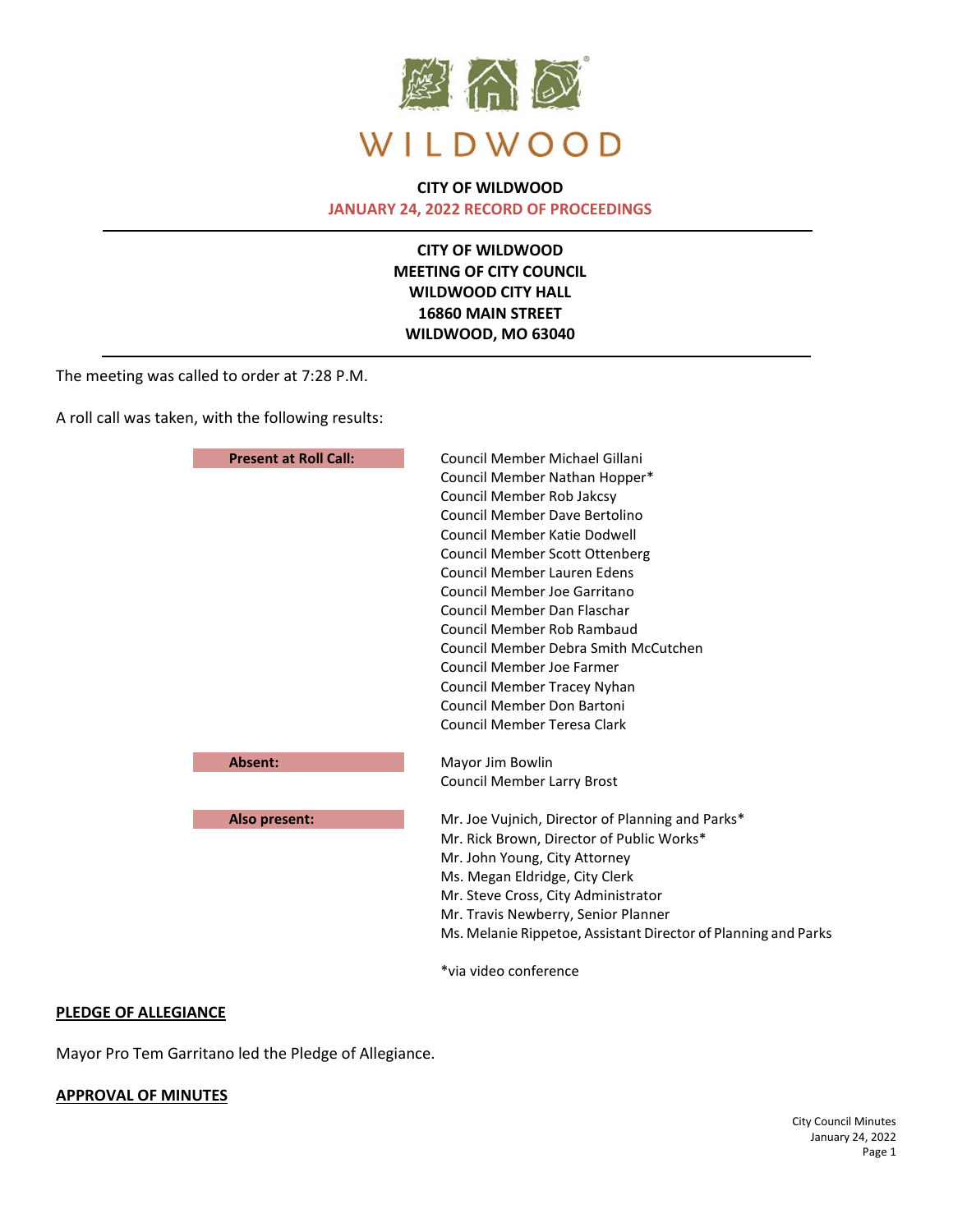The minutes of the January 10, 2022, City Council meeting were submitted for approval. A motion was made by Council Member Ottenberg, seconded by Council Member Farmer, to approve the minutes of the January 10, 2022, City Council meeting. A voice vote was taken with an affirmative result and the motion was declared passed.

#### **PUBLIC PARTICIPATION**

#### **Public Participation and Hearing Procedures**

Mayor Pro Tem Garritano reviewed the guidelines for Public Participation and Public Hearing Procedures.

Scott Richert, 1023 Orrville Wood Lane, Ward 2, spoke regarding the Spectrum internet project.

Jaclyn Gavin, 911 Orrville Wood Lane, spoke regarding the internet access project.

Keith Reynolds, Chesterfield Forest subdivision, Ward 2, spoke regarding the lack of high-speed internet in the Chesterfield Forest subdivision.

James Vanek, 708 Lakeshore Manor Court, Ward 7, spoke regarding the roundabout at Ridge Road.

Dr. Ken Remy, formerly of Wildwood Meadows Court in Ward 3, thanked the Council for their vote on Bill #2660 and spoke regarding erosion.

Bob Mabry spoke regarding the Spectrum internet project.

#### **Officials' Responses**

Council Member Edens thanked residents for commenting about internet access issues and spoke to the lack of highspeed internet access in Ward 2.

#### **MAYOR ANNOUNCEMENTS AND APPOINTMENTS** - None

**PUBLIC HEARING(S)** - None

#### **UNFINISHED BUSINESS**

**BILL #2662** AN ORDINANCE OF THE CITY OF WILDWOOD, MISSOURI, AUTHORIZING THE MAYOR TO NEGOTIATE AND EXECUTE A CITY-CONTRACTOR AGREEMENT ON BEHALF OF THE CITY WITH SPENCER CONTRACTING COMPANY, FOR THE 2022 COMMUNITY DEVELOPMENT BLOCK GRANT ADA CURB RAMP PROJECT. *Recommended by the Administration/Public Works Committee* (Second Reading) (Ward One)

Direct Budgetary Impact: \$14,921.97 (\$40,421.97- \$25,500 Grant) Funding Source: Road and Bridge Fund Strategic Plan Goal: N/A

A motion was made by Council Member Clark, seconded by Council Member Jakcsy, for the second reading of Bill #2662. A voice vote was taken with an affirmative result and the motion was declared passed. Bill #2662 was read for the second time by title only.

A roll call vote was taken for the approval of Bill #2662 with the following results: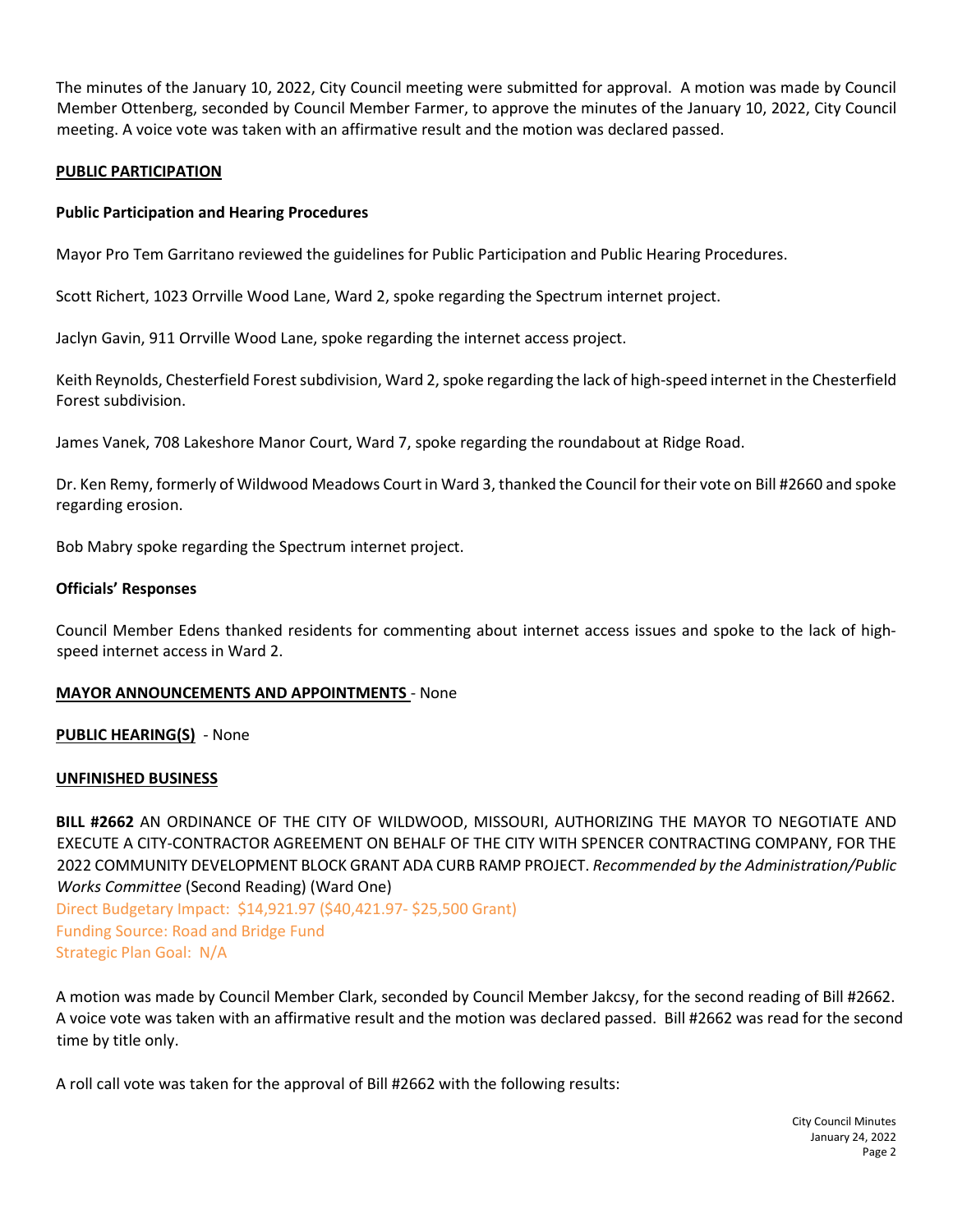Ayes: Dodwell, Ottenberg, Edens, Garritano, Flaschar, Rambaud, McCutchen, Farmer, Nyhan, Bartoni, Clark, Gillani, Hopper, Jakcsy, and Bertolino Abstain: None Absent: Brost Whereupon Mayor Pro Tem Garritano declared Bill #2662 approved and becomes Ordinance #2662.

**BILL #2663** AN ORDINANCE OF THE CITY OF WILDWOOD, MISSOURI, AUTHORIZING THE MAYOR TO EXECUTE A CITY-CONSULTANT AGREEMENT ON BEHALF OF THE CITY WITH DAVEY RESOURCE GROUP, INC., FOR 2022 ON-CALL ARBORIST SERVICES. *Recommended by the Administration/Public Works Committee* (Second Reading) (Wards – All) Direct Budgetary Impact: \$17,000 (\$39,000- \$22,000 Grant) Funding Source: Road and Bridge Fund Strategic Plan Goal: Enhanced Green Space

A motion was made by Council Member Farmer, seconded by Council Member Dodwell, for the second reading of Bill #2663. A voice vote was taken with an affirmative result and the motion was declared passed. Bill #2663 was read for the second time by title only.

A roll call vote was taken for the approval of Bill #2663 with the following results: Ayes: Ottenberg, Edens, Garritano, Flaschar, Rambaud, McCutchen, Farmer, Nyhan, Bartoni, Clark, Gillani, Hopper, Jakcsy, Bertolino, and Dodwell Abstain: None Absent: Brost Whereupon Mayor Pro Tem Garritano declared Bill #2663 approved and becomes Ordinance #2663.

**BILL #2664** AN ORDINANCE OF THE CITY OF WILDWOOD, MISSOURI, AUTHORIZING THE ADJUSTMENT OF CERTAIN BOUNDARY LINES BETWEEN FOUR (4) LOTS THAT ARE KNOWN AS TRACTS OF LAND IN THE EAST ONE HALF (½) OF THE SOUTHWEST QUARTER (¼) OF THE SOUTHWEST QUARTER (¼) OF SECTION 1, TOWNSHIP 44 NORTH, RANGE 3 EAST, AND ADJUSTED LOT A OF ADJUSTED LOTS TWO AND THREE OF THE STRICKER-AMANT SUBDIVISION, BOOK 369, PAGE 267, CITY OF WILDWOOD, ST. LOUIS COUNTY, MISSOURI, WITH SAID BEING LOCATED ON THE WEST SIDE OF EATHERTON ROAD, NORTH OF MANCHESTER ROAD, WHICH WILL THEREBY CREATE MORE BUILDABLE AREAS FOR THE TWO PROPERTIES, TO BE KNOWN HEREAFTER AS THE "BOUNDARY ADJUSTMENT OF 2545 AND 2531 EATHERTON ROAD." *Recommended by the Department of Planning* (Second Reading) (Ward Eight)

Direct Budgetary Impact: None Funding Source: N/A Strategic Plan Goal: N/A

A motion was made by Council Member Gillani, seconded by Council Member Bartoni, for the second reading of Bill #2664. A voice vote was taken with an affirmative result and the motion was declared passed. Bill #2664 was read for the second time by title only.

Discussion was held regarding the following: bill's readiness for approval, discussion of subject property by Town Center Update Team, and Town Center district designation.

A roll call vote was taken for the approval of Bill #2664 with the following results: Ayes: Edens, Garritano, Flaschar, Rambaud, McCutchen, Farmer, Nyhan, Bartoni, Clark, Gillani, Hopper, Jakcsy, Bertolino, Dodwell, and Ottenberg Abstain: None Absent: Brost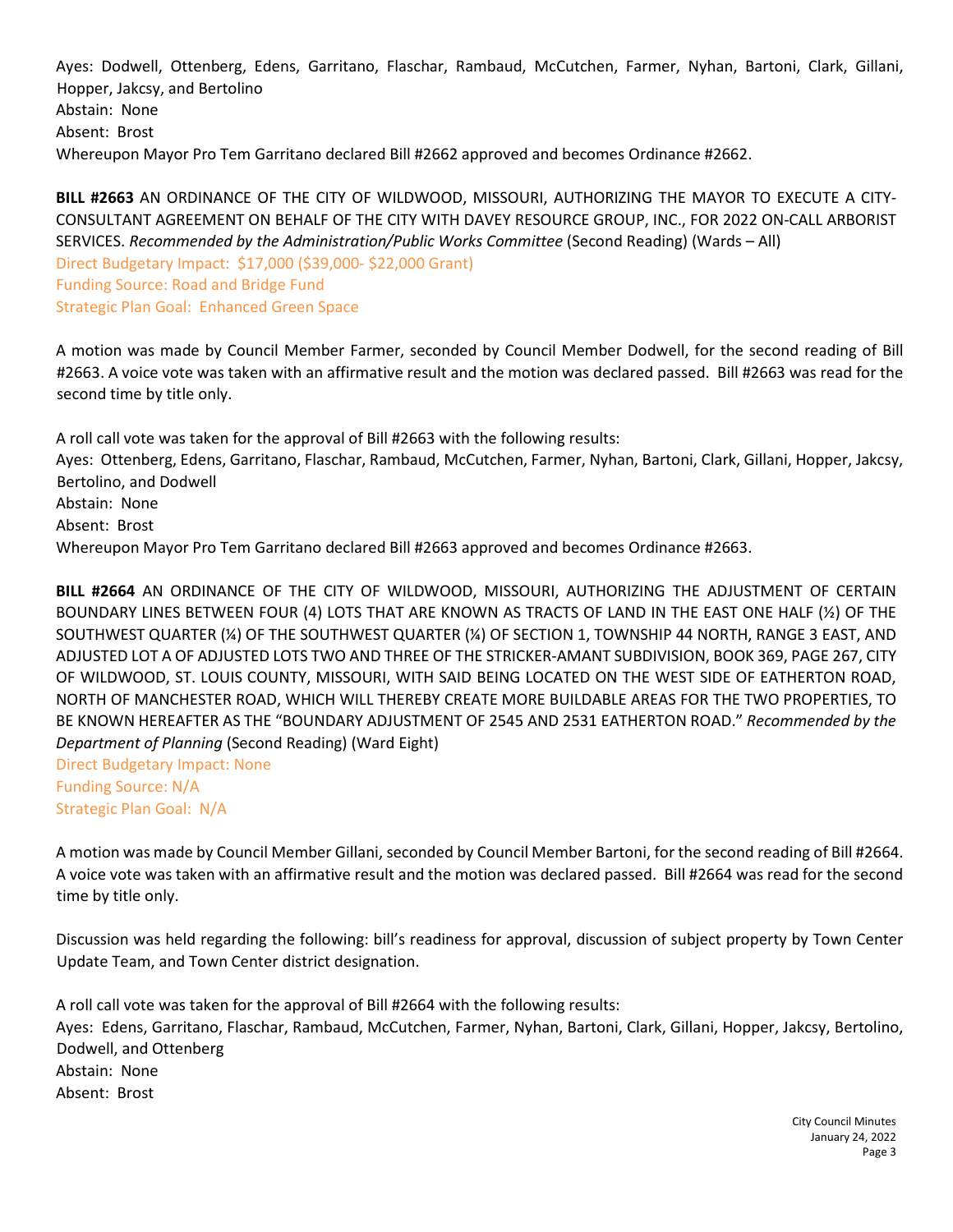Whereupon Mayor Pro Tem Garritano declared Bill #2664 approved and becomes Ordinance #2664.

#### **NEW BUSINESS**

**BILL #2667** AN ORDINANCE OF THE CITY OF WILDWOOD, MISSOURI, AUTHORIZING THE MAYOR TO EXECUTE THE ATTACHED DEED, EXHIBIT, AND OTHER DOCUMENTATION, WHICH WILL THEREBY GRANT A TWO HUNDRED (200) SQUARE FOOT EASEMENT ONTO A PUBLIC PROPERTY TO THE UNION ELECTRIC COMPANY, D/B/A AMEREN MISSOURI, WHICH IS TO BE LOCATED ON A PORTION OF KOHN PARK, ABUTTING SOUTH EATHERTON ROAD, TO ACCOMMODATE THE RELOCATION OF A UTILITY POLE THAT HAS BECOME A TRAFFIC HAZARD. *Recommended by the Department of Planning* (First Reading) (Ward One)

Direct Budgetary Impact: None Funding Source: N/A Strategic Plan Goal: N/A

A motion was made by Council Member Clark, seconded by Council Member Jakcsy, for the first reading of Bill #2667. A voice vote was taken with an affirmative result and the motion was declared passed. Bill #2667 was read for the first time by title only.

Discussion was held regarding the following: pole replacement on Highway 109 and preserving/replacing trees and vegetation in easements.

**BILL #2668** AN ORDINANCE OF THE CITY OF WILDWOOD, MISSOURI, AUTHORIZING THE APPROVAL OF A RECORD PLAT FOR A THREE (3) LOT MINOR SUBDIVISION OF PROPERTY, EACH PARCEL OF GROUND EXCEEDING TWELVE (12) ACRES IN SIZE, AND GENERALLY BEING LOCATED ON THE WEST SIDE OF MANCHESTER ROAD, NORTH OF ITS INTERSECTION WITH MELROSE ROAD, TO BE KNOWN AS "ZEISER FARMS SUBDIVISION." *Recommended by the Department of Planning* (First Reading) (Ward Six) Direct Budgetary Impact: None

Funding Source: N/A Strategic Plan Goal: N/A

A motion was made by Council Member Jakcsy, seconded by Council Member Rambaud, for the first reading of Bill #2668. A voice vote was taken with an affirmative result and the motion was declared passed. Bill #2668 was read for the first time by title only.

#### **RESOLUTIONS**

**RESOLUTION #2022-1** A RESOLUTION BY THE COUNCIL OF THE CITY OF WILDWOOD, MISSOURI, AUTHORIZING SUBMISSION OF A JOINT APPLICATION WITH ST. LOUIS COUNTY AND THE CITY OF ELLISVILLE TO THE EAST-WEST GATEWAY COUNCIL OF GOVERNMENTS AND THE MISSOURI DEPARTMENT OF TRANSPORTATION FOR FEDERAL FUNDING OF A CAPITAL PROJECT TO CONSTRUCT A NEW ROUNDABOUT ON OLD STATE ROAD AT RIDGE ROAD UNDER THE SURFACE TRANSPORTATION PROGRAM - SUBALLOCATED (STP-S) FUNDING PROGRAM FOR THE ST. LOUIS REGION. *Recommended by the Administration/Public Works Committee* (Ward Seven)

Direct Budgetary Impact: \$400,000 (1/3(50% of \$2.40M)) + \$2,000 Application Fee (Refundable if not successful) Source: Capital Projects Fund

Strategic Plan Goal: Public Works/Public Safety

A was made by Council Member Flaschar, seconded by Council Member Gillani, for the adoption of Resolution #2022-1. Resolution #2022-1 was read into the record.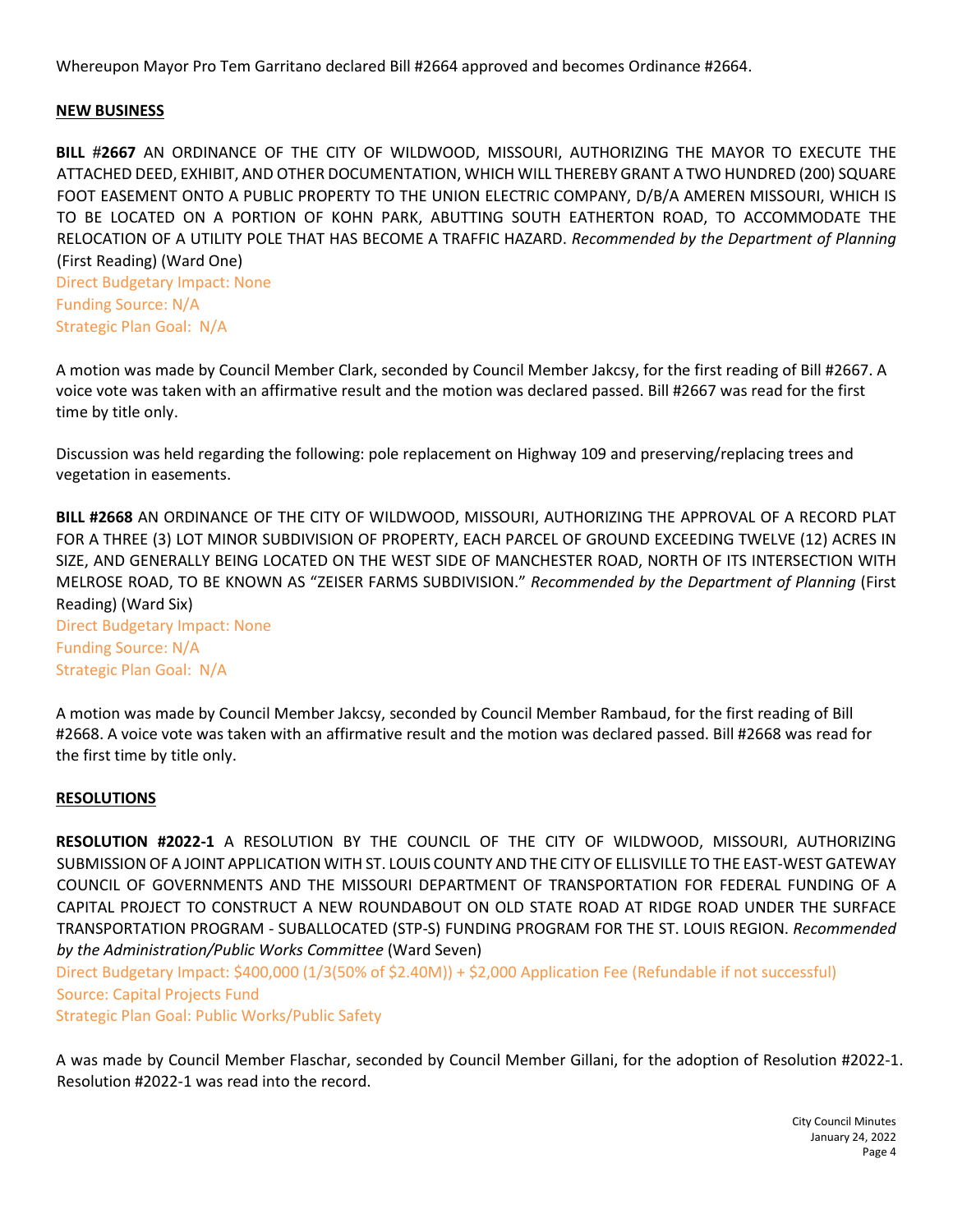Discussion was held regarding the following: participation of St. Louis County and the City of Ellisville, application being unsuccessful, higher chance of success in submitting an application next year, submitting the application for 2022, St. Louis County's priority of the intersection of Old State Road and Ridge Road, putting a price on safety, projects in the area of Old State Road and Ridge Road, lighted crosswalk on Ridge Road, traffic volume and speeding traffic on Ridge Road, roundabouts on Highway 109, spending funds on non-safety projects, removal of island and adding striping at Old State Road and Ridge Road intersection, elevated pedestrian bridge or pedestrian tunnel on Ridge Road, amending the application to be submitted, people being unable to hear electric cars approaching, people who are deaf being unable to hear cars approaching, and providing a summary for possible and planned future improvements.

A motion was made by Council Member Dodwell to call the question.

Discussion was held further regarding the following: funding St. Louis County's portion of the project.

The motion made by Council Member Dodwell was seconded by Council Member Farmer. A voice vote was taken with a negative result and the motion was declared failed.

Discussion was held further regarding the following: turning down funding if the application was successful, warning sign before the crosswalk, timeframe for using funding, and referring a funding application to a committee.

A roll call vote was taken for the approval of Resolution #2022-1 with the following results: Ayes: Garritano, Flaschar, Bartoni, Gillani, Hopper, and Jakcsy Nays: Rambaud, McCutchen, Farmer, Nyhan, Clark, Bertolino, Dodwell, and Ottenberg Abstain: Edens Absent: Brost Whereupon Mayor Pro Tem Garritano declared Resolution #2022-1 failed.

**RESOLUTION #2022-2** A RESOLUTION BY THE COUNCIL OF THE CITY OF WILDWOOD, MISSOURI, AUTHORIZING SUBMISSION OF AN APPLICATION TO THE EAST-WEST GATEWAY COUNCIL OF GOVERNMENTS AND THE MISSOURI DEPARTMENT OF TRANSPORTATION FOR FEDERAL FUNDING OF A CAPITAL PROJECT TO DESIGN AND CONSTRUCT RESTRICTED CROSSING U-TURN INTERSECTIONS (J-TURNS) AT STATE ROUTE 100 WITH POND ROAD AND STATE ROUTE T (ST. ALBANS ROAD) UNDER THE SURFACE TRANSPORTATION PROGRAM - SUBALLOCATED (STP-S) FUNDING PROGRAM FOR THE ST. LOUIS REGION. *Recommended by the Administration/Public Works Committee* (Wards One and Six) Direct Budgetary Impact: \$403,200 (30% of \$1.344M) + \$4,704 Application Fee (Refundable if not successful) Source: Capital Projects Fund Strategic Plan Goal: Public Works/Public Safety

A was made by Council Member Clark, seconded by Council Member Farmer, for the adoption of Resolution #2022-2. Resolution #2022-2 was read into the record.

Discussion was held regarding the following: changes in cost amounts.

A voice vote was taken for approval of Resolution #2022-2 with an affirmative result and the motion was declared passed.

**RESOLUTION #2022-3** A RESOLUTION BY THE COUNCIL OF THE CITY OF WILDWOOD, MISSOURI, AUTHORIZING SUBMISSION OF AN APPLICATION TO THE EAST-WEST GATEWAY COUNCIL OF GOVERNMENTS AND THE MISSOURI DEPARTMENT OF TRANSPORTATION FOR FEDERAL FUNDING OF A CAPITAL PROJECT TO DESIGN AND CONSTRUCT LEFT TURN LANES AT THE INTERSECTIONS OF STATE ROUTE 100 WITH BOONESS LANE, WOODLAND MEADOWS DRIVE,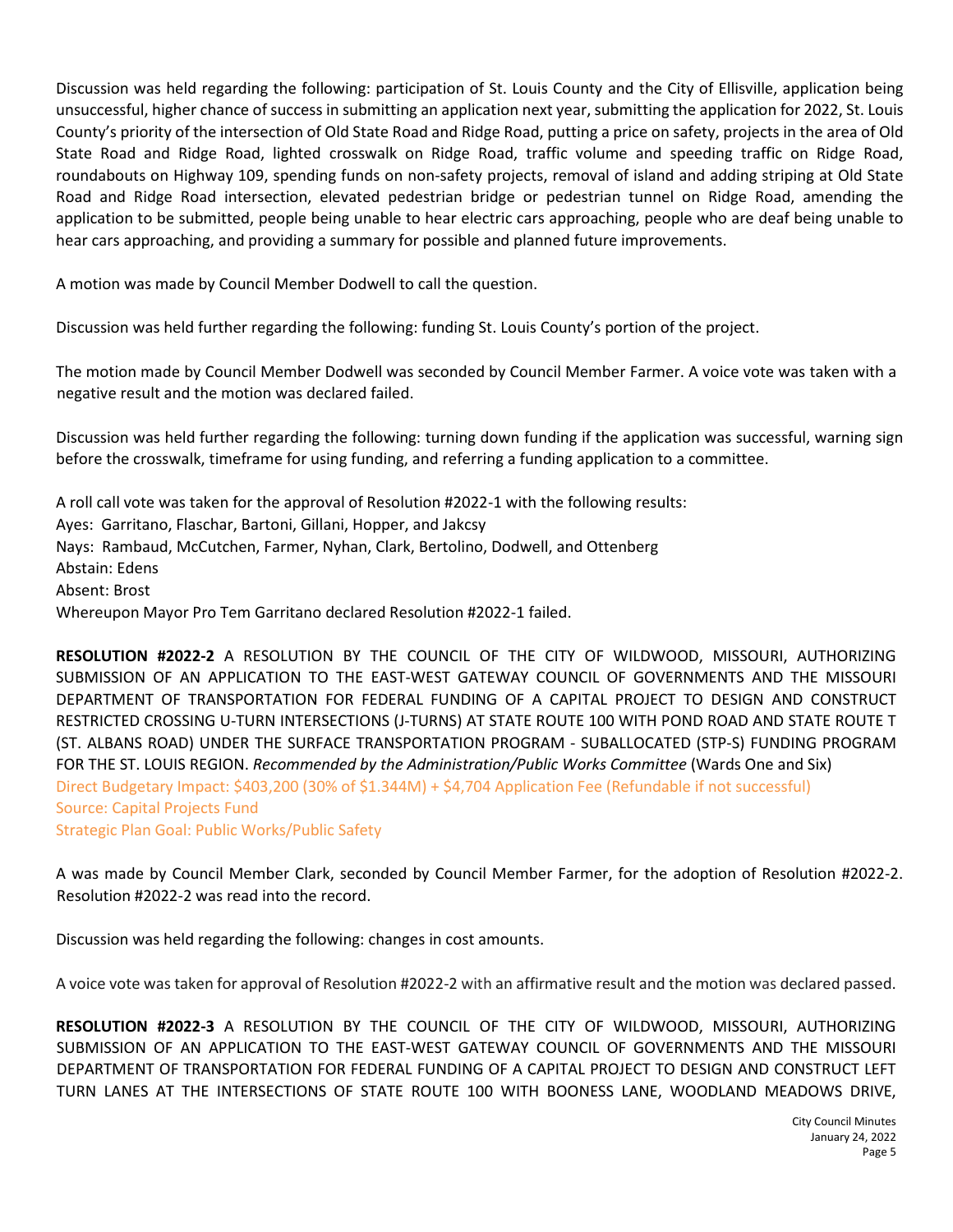## HENCKEN ROAD AND HAWKS REST ROAD/WINDY HOLLOW LANE UNDER THE SURFACE TRANSPORTATION PROGRAM - SUBALLOCATED (STP-S) FUNDING PROGRAM FOR THE ST. LOUIS REGION. *Recommended by the Administration/Public Works Committee* (Wards One and Six) Direct Budgetary Impact: \$386,400 (30% of \$1.288M) + \$4,508 Application Fee (Refundable if not successful) Source: Capital Projects Fund Strategic Plan Goal: Public Work/Public Safety

A was made by Council Member Clark, seconded by Council Member Rambaud, for the adoption of Resolution #2022-3. Resolution #2022-3 was read into the record.

Discussion was held regarding the following: when notification would be received if the application was approved.

A voice vote was taken for approval of Resolution #2022-3 with an affirmative result and the motion was declared passed.

**RESOLUTION #2022-4** A RESOLUTION BY THE COUNCIL OF THE CITY OF WILDWOOD, MISSOURI, AUTHORIZING SUBMISSION OF AN APPLICATION TO THE EAST-WEST GATEWAY COUNCIL OF GOVERNMENTS AND THE MISSOURI DEPARTMENT OF TRANSPORTATION FOR FEDERAL FUNDING OF A CAPITAL PROJECT TO RESURFACE VALLEY ROAD UNDER THE SURFACE TRANSPORTATION PROGRAM - SUBALLOCATED (STP-S) FUNDING PROGRAM FOR THE ST. LOUIS REGION. *Recommended by the Administration/Public Works Committee* (Ward Two)

Direct Budgetary Impact: \$200,000 (20% of \$1.0M) + \$4,000 Application Fee (Refundable if not successful) Source: Capital Projects Fund Strategic Plan Goal: N/A

A was made by Council Member Bartoni, seconded by Council Member Edens, for the adoption of Resolution #2022-4. Resolution #2022-4 was read into the record.

A voice vote was taken for approval of Resolution #2022-4 with an affirmative result and the motion was declared passed.

**RESOLUTION #2022-5** A RESOLUTION BY THE COUNCIL OF THE CITY OF WILDWOOD, MISSOURI, AUTHORIZING SUBMISSION OF AN APPLICATION TO THE EAST-WEST GATEWAY COUNCIL OF GOVERNMENTS AND THE MISSOURI DEPARTMENT OF TRANSPORTATION FOR FEDERAL FUNDING OF A CAPITAL PROJECT TO RESURFACE STRECKER ROAD UNDER THE SURFACE TRANSPORTATION PROGRAM - SUBALLOCATED (STP-S) FUNDING PROGRAM FOR THE ST. LOUIS REGION. *Recommended by the Administration/Public Works Committee* (Wards Two, Three, and Four) Direct Budgetary Impact: \$240,000 (20% of \$1.2M) + \$4,800 Application Fee (Refundable if not successful) Source: Capital Projects Fund Strategic Plan Goal: N/A

A was made by Council Member Farmer, seconded by Council Member Bartoni, for the adoption of Resolution #2022-5. Resolution #2022-5 was read into the record.

A voice vote was taken for approval of Resolution #2022-5 with an affirmative result and the motion was declared passed.

#### **CONSENT AGENDA**

#### Approval of Expenditures

A motion was made by Council Member Ottenberg, seconded by Council Member Farmer, for approval of the expenditures. A voice vote was taken with an affirmative result and the motion was declared passed.